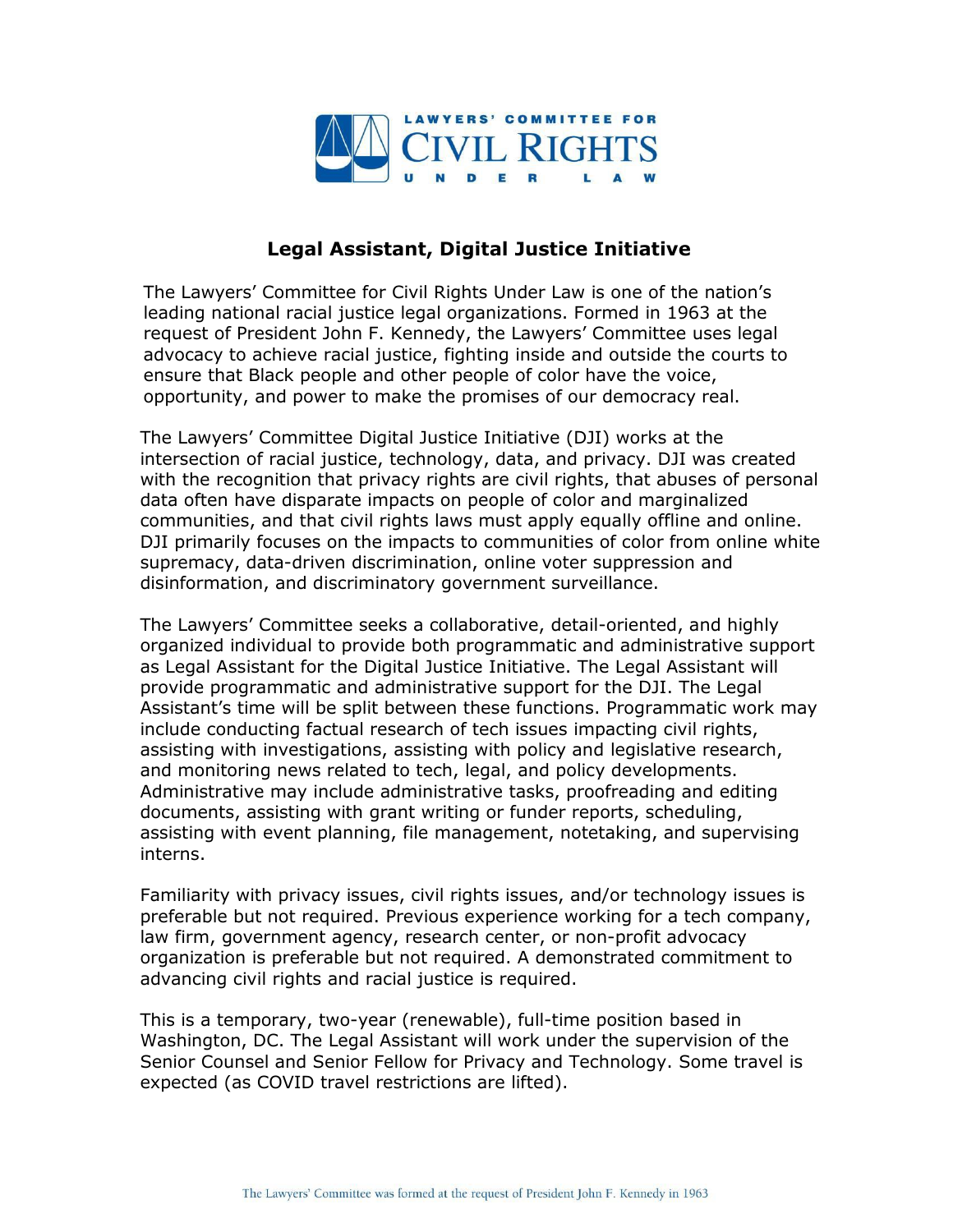## **Specific Duties and Responsibilities:**

- Perform basic research with minimal instruction and provide general litigation support, including formatting and preparing legal documents for filings and maintaining files of litigation matters;
- Perform factual research with minimal instruction on matters related to privacy, technology, and civil rights;
- Conduct in-depth research of potentially highly offensive subject matter such as white supremacist and hate group activity;
- Assist in drafting, editing, research, and analysis for DJI publications, advocacy letters, petitions, model legislation, and/or funder reports;
- Assist staff with investigations and case development;
- Manage list serves, collaborative documents, and meeting agendas and minutes;
- Provide general administrative support, including arranging travel and accommodations, tracking ongoing projects, and scheduling meetings;
- Prepare and edit internal and external reports;
- Assist in the planning of events, such as panels and legal conferences;
- Aid staff in coordination with grassroots and partner organizations;
- Aid in the organization and coordination of internal and external meetings and convenings, such as coalition working groups;
- Organize and upload files to the Case Management System and DJI's records system; and
- Supervise and/or recruit interns in conjunction with other staff.

## **Minimum Requirements and Competencies:**

- Deep commitment to the advancement of civil rights and racial justice;
- Bachelor's Degree or two or more years of work experience as a Program Assistant, Legal Assistant, or Program Coordinator;
- Excellent organization, oral and written communication, interpersonal and problem-solving skills;
- Mastery of Microsoft Office Suite (Outlook, Excel, Word, PowerPoint, etc.);
- Experience working in diverse environments;
- Attention to detail;
- Self-starter;
- Prior experience with database use and maintenance preferred;
- Experience with document management systems or website posting is a plus;
- Demonstrated experience working with and for communities of color and/or low-income communities; and
- Willingness and ability to travel on a regular basis for client matters and other meetings when deemed safe.

**To Apply**: Please submit a cover letter and resume, including graduation completion dates and 2-3 references to [https://podio.com/webforms/26726125/2034579.](https://podio.com/webforms/26726125/2034579)